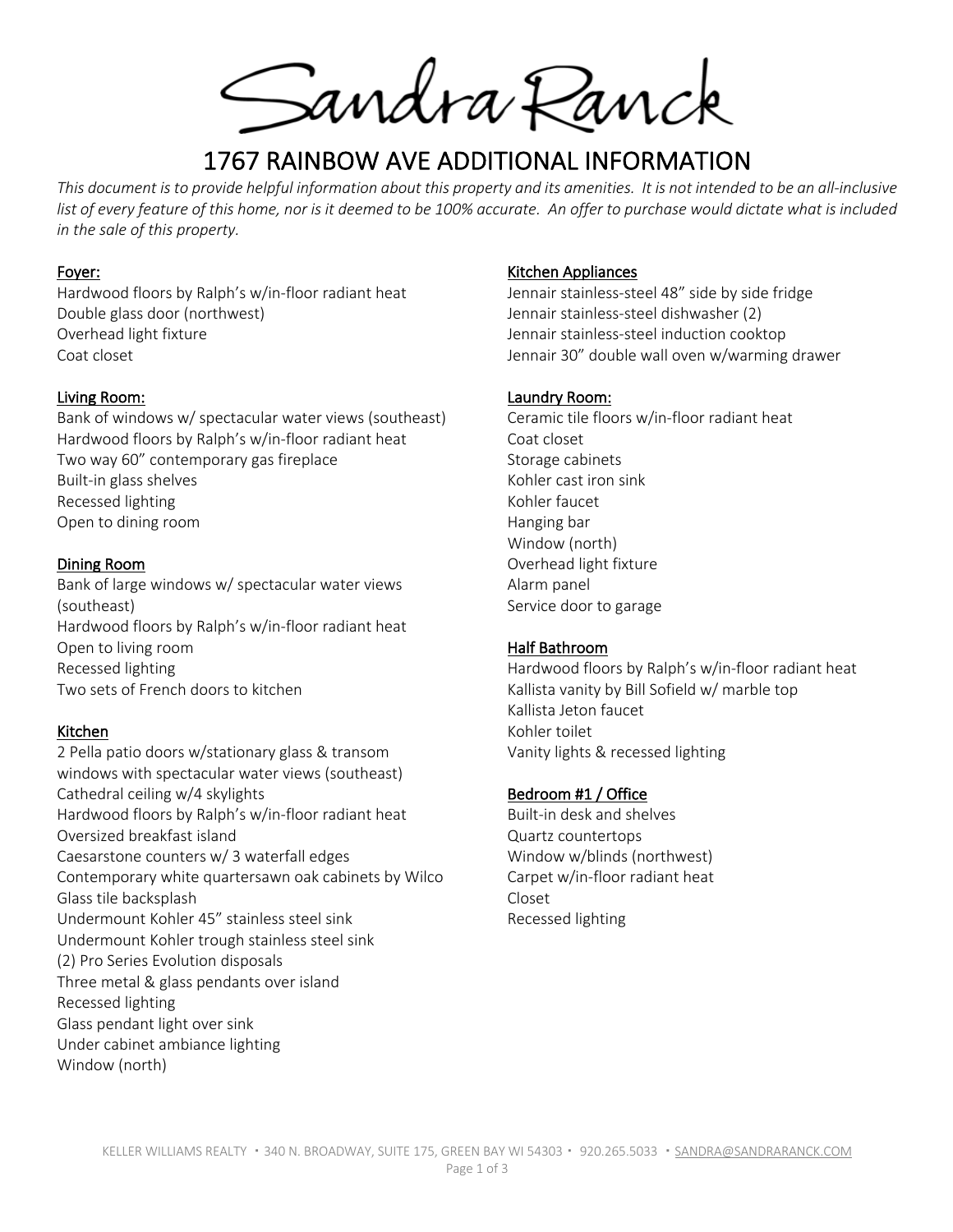# Owner Bedroom

2 Pella patio doors w/stationary glass & transom windows w/ spectacular water views (southeast) Cathedral ceiling Two way 60" contemporary gas fireplace Hanging metal light fixture 2 metal wall sconces Carpet w/in-floor radiant heat Fitted walk-in closet 2 additional closets Recessed lighting & celling fan

## Owner Bathroom

Window w/ shade & spectacular water views (southeast) Free standing Kohler Abruzo tub Two Wilco vanities Skylight Stone floors w/in-floor radiant heat Linen cabinet Private water closet w/pocket door Kohler toilet Window w/shade (southwest) Custom walk-in stone & tile shower w/bench & niche Glass shower door Kohler steam shower, digital valve, water tiles & fixtures Recessed lighting & vanity lights

## Bedroom #3

2 windows w/shades (southwest, northwest) Carpet w/in-floor radiant heat Closet Overhead metal light fixture

## Bathroom

Skylight Hardwood floor by Ralph's w/in-floor radiant heat Wilco floating vanity Stainless steel vessel sink Kohler toilet Tiled custom shower w/niche Glass shower door Vanity light

# LOWER LEVEL

Floating wood stairs w/ custom metal railings Metal light fixture Window over stairs (northwest)

## Half Bathroom

Luxury vinyl plank flooring Wilco floating vanity Recessed lights

#### LL Kitchen

Luxury vinyl plank flooring Quartz countertops Undermount sink w/disposal Dishwasher Wall oven Microwave (2) Recessed lighting 3 large storage closets w/shelves

## Family Room

Pella patio doors w/flanking glass w/spectacular water views (south) Luxury vinyl plank flooring Silestone counter wet bar w/sink Gas fireplace w/tiled surround Recessed lighting

# Full Bathroom

Vinyl plank flooring Wilco vanity w/granite counter Undermount Kohler sink Linen closet Tub/shower insert Kohler toilet Vanity & recessed lighting Built in storage shelves Door to large storage closet

#### Bedroom #4

Egress window to be installed mid-September New carpet Recessed lighting Closet

## Bedroom #5

Egress window to be installed mid-September Carpet Recessed lighting Closet